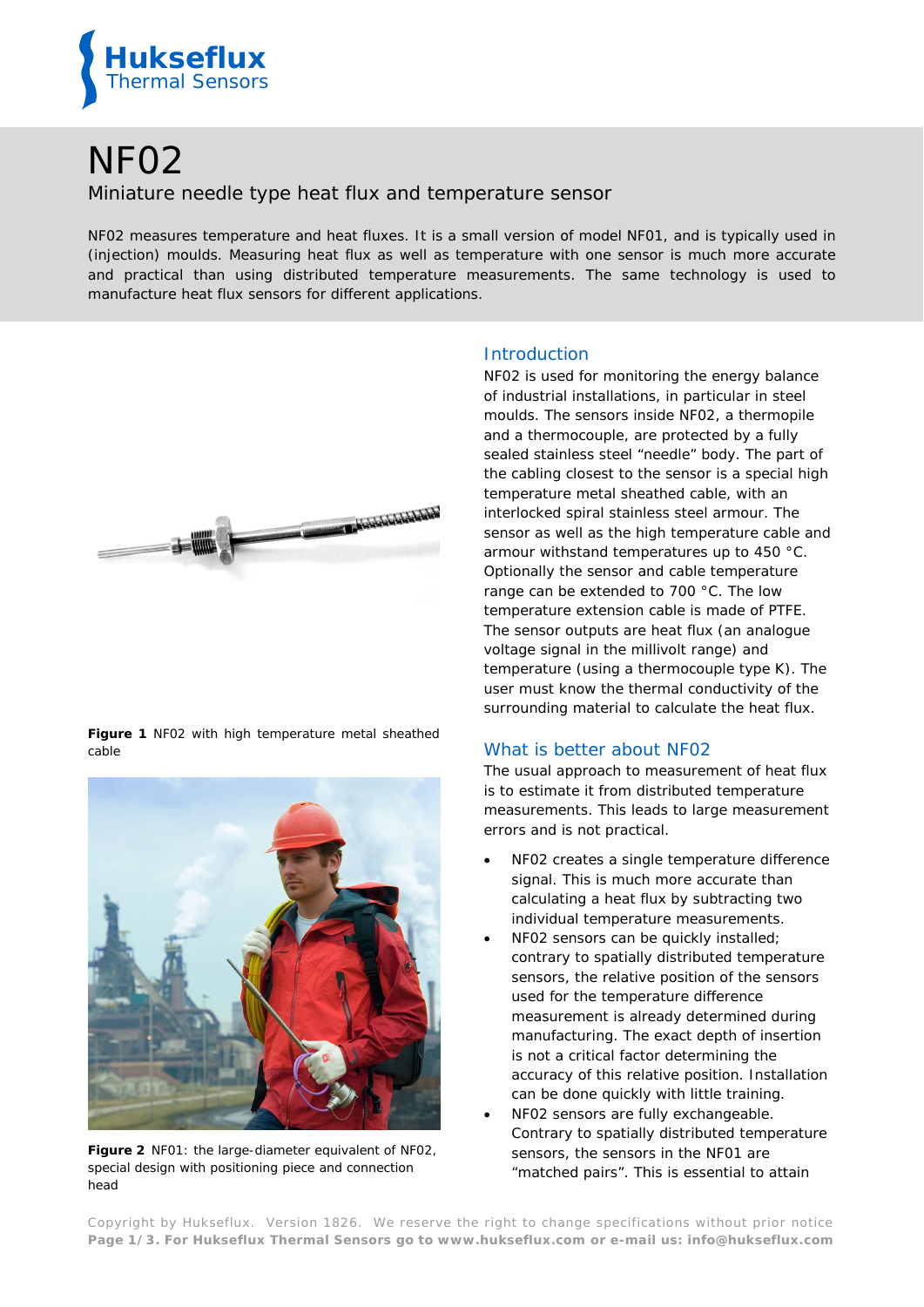

the best possible temperature difference measurement.

• NF02 has a fast heat flux response time: the high accuracy makes it possible to measure a temperature difference across a small distance.

## User-specific design

NF02's standard diameter is  $3 \times 10^{-3}$  m and its standard temperature range is 450 °C. NF02 design is user-specific; needle diameter, needle length and temperature range are designed in cooperation with the user for the specific application.



**Figure 3** *NF02 miniature needle type heat flux and temperatre sensor is used for high temperature applications.*

*(1) heat flux sensor & thermocouple location*

- *(2) spring loaded bolt (MF10 x 1)*
- *(3) low temperature extension cable*

*(4) high temperature cable with metal interlocked spiral armour. Dimensions in x 10-3 m*

## NF02 specifications

| Measurand                                                  | heat flux                                  |
|------------------------------------------------------------|--------------------------------------------|
| Measurand                                                  | temperature                                |
| Heat flux sensor                                           | thermopile                                 |
| Sensitivity (nominal)                                      | $1.2 \times 10^{-6}$ V·m/K                 |
| Temperature measurement                                    | thermocouple type KX                       |
| Needle diameter                                            | $3 \times 10^{-3}$ m                       |
| Rated measurement range                                    | 0.05 to 50                                 |
|                                                            | x $10^3$ W/m <sup>2</sup> (typical)        |
| Rated operating temperature range:                         |                                            |
| Sensor and high temperature cable -30 to +450 $^{\circ}$ C |                                            |
| Sensor optional (no spring)                                | $-30$ to $+700$ °C                         |
| Low temperature extension cable $-30$ to $+240$ °C         |                                            |
| Standard cable lengths:                                    |                                            |
| High temperature cable                                     | 0.1 m (see options)                        |
| Low temperature extension cable 2.5 m (see options)        |                                            |
| Product order code                                         | NF02/L1/L2/L3<br>L1 to L3 in x $10^{-3}$ m |
| Standard version                                           | NF02/30/100/2500                           |
|                                                            |                                            |

NF02 design is user-specific; needle diameter, needle length and temperature range are designed in cooperation with the user for the specific application.

#### Suggested use

- studies of energy balance of industrial processes
- studies of the energy balance in moulds

#### See also

- view our complete [product range of heat flux](http://www.hukseflux.com/product_group/heat-flux-sensors) [sensors](http://www.hukseflux.com/product_group/heat-flux-sensors)
- our [industrial sensors](http://www.hukseflux.com/sites/default/files/product_group_bi_file/hukseflux_industrial_heat_flux_sensors-v1505.pdf)
- [NF01](http://www.hukseflux.com/product/nf01) needle type heat flux and temperature sensor (large version of NF02)

#### **Options**

- longer cable (specify total cable length for both cable types L2 and L3)
- needle lengths (specify L1)
- needle rated operating temperature range up to 700 °C (no spring)
- connector at NF02 cable end

## About Hukseflux

Hukseflux Thermal Sensors offers measurement solutions for the most challenging applications. Hukseflux sensors, systems and services are offered worldwide via our office in Delft, the Netherlands and local distributors.

> Interested in this product? E-mail us at: [info@hukseflux.com](mailto:info@hukseflux.com?subject=brochure)

Copyright by Hukseflux. Version 1826. We reserve the right to change specifications without prior notice **Page 2/3. For Hukseflux Thermal Sensors go to [www.hukseflux.com](http://www.hukseflux.com/) or e-mail us: [info@hukseflux.com](mailto:info@hukseflux.com?subject=brochure)**